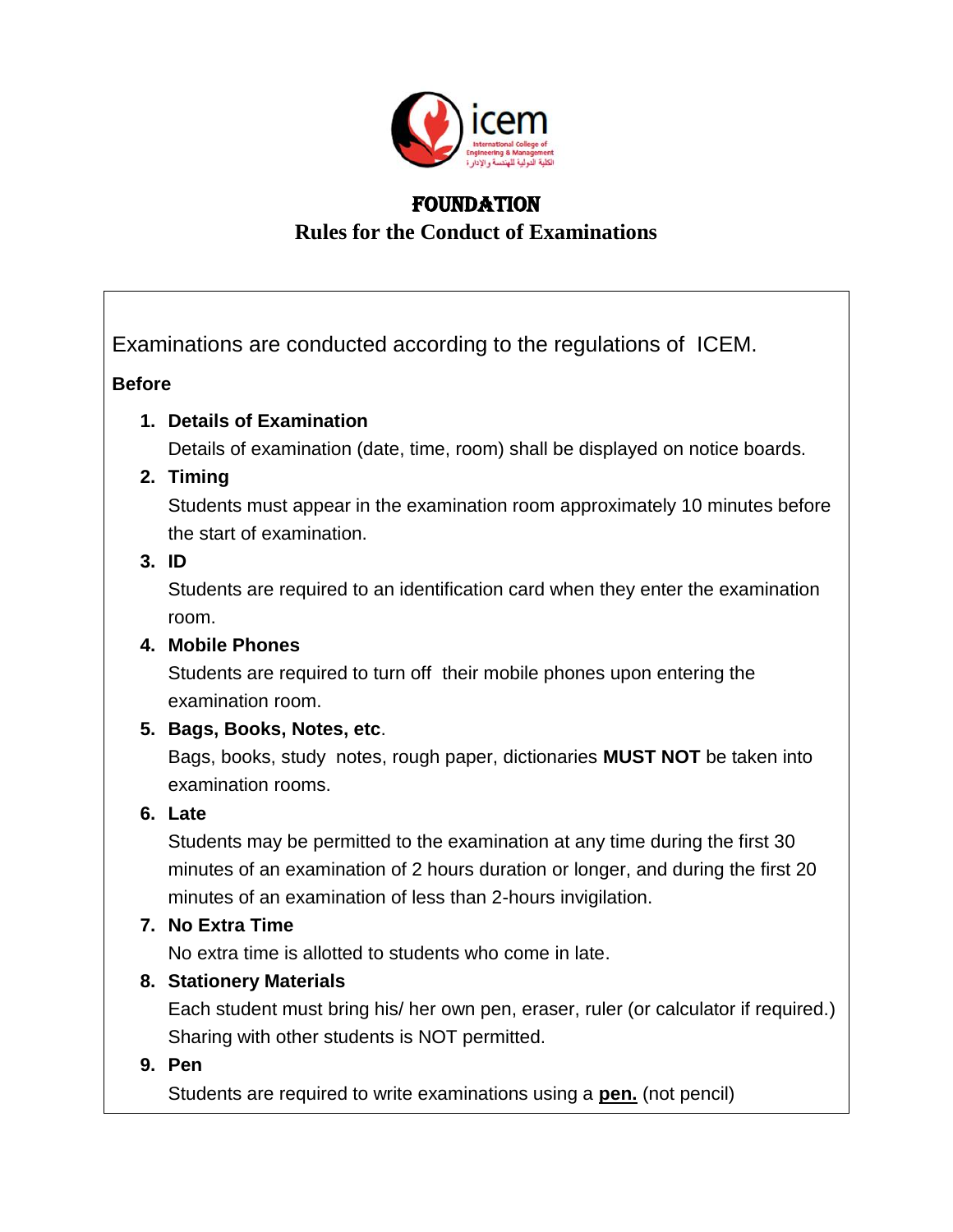#### **During**

## **1. Fill up Personal Information**

Upon receiving the test paper, be sure to fill up the space allotted to write your name, ID number and section.

### **2. Toilet breaks**

Toilet breaks are normally not permitted during the examinations.

## **3. Disorderly or Disruptive Behavior / Cheating**

Any incident of disorderly or disruptive behavior will be formally reported and the student concerned maybe required to leave the examination room.

## **Acts of disorderly or disruptive behavior include the following:**

- a. Possessing any form of notes made during the exam.
- b. Communicating in any way with other students.
- c. unfair use of calculator
- d. impersonation
- e. use of any communication device

## **4. When to Leave the Examination Room**

Students may not leave the examination room during the first 30 minutes of an examination of 2-hours duration or more, or during the first 20 minutes of an examination of less than 2 hours.

## **5. Asking Questions**

Students should not ask invigilators about the examination questions. Invigilators may not answer any questions concerning the meaning of words, questions or any other related topic.

## **6. Fire Alarm**

If the fire alarm sounds, students are to follow the fire alarm procedure and leave all examination materials in the room.

## **After**

- **1.** Students must return all papers relating to the examination (including rough work) to the invigilator**.**
- **2.** Once a student leaves the exam hall, he/she will not be allowed to re-enter the exam hall.